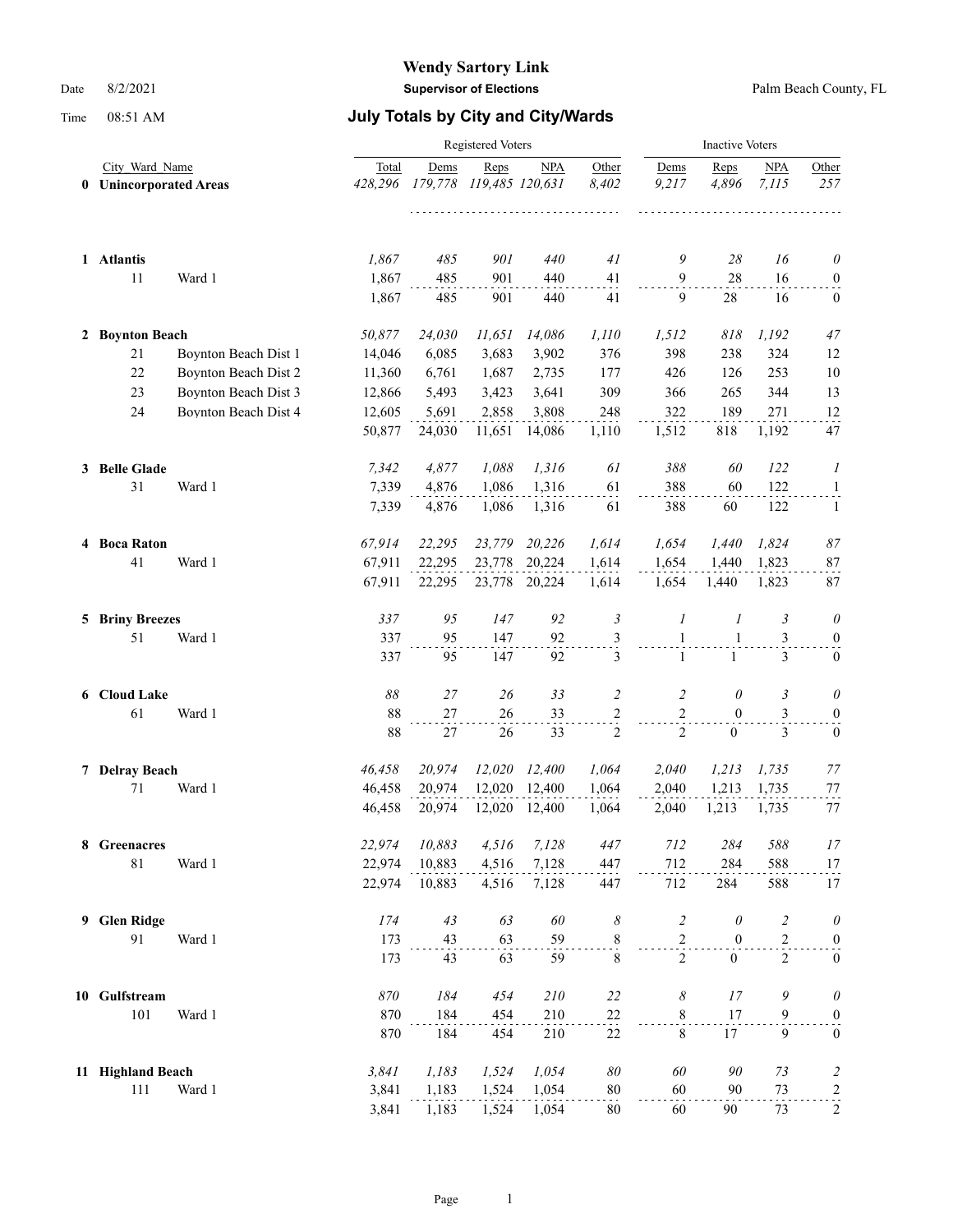|    |                              |        | Registered Voters |        |           |        |        | <b>Inactive Voters</b> |                  |            |                            |  |
|----|------------------------------|--------|-------------------|--------|-----------|--------|--------|------------------------|------------------|------------|----------------------------|--|
|    | City Ward Name               |        | Total             | Dems   | Reps      | NPA    | Other  | Dems                   | Reps             | <b>NPA</b> | Other                      |  |
|    | 12 Haverhill                 |        | 1,323             | 612    | 329       | 366    | 16     | 33                     | 7                | 24         | $\boldsymbol{l}$           |  |
|    | 121                          | Ward 1 | 1,323             | 612    | 329       | 366    | 16     | 33                     | $\tau$           | 24         | $\mathbf{1}$               |  |
|    |                              |        | 1,323             | 612    | 329       | 366    | 16     | 33                     | 7                | 24         | 1                          |  |
|    | 13 Hypoluxo                  |        | 2,061             | 707    | 674       | 608    | 72     | 51                     | 51               | 74         | $\overline{c}$             |  |
|    | 131                          | Ward 1 | 2,061             | 707    | 674       | 608    | $72\,$ | 51                     | 51               | 74         | $\overline{c}$             |  |
|    |                              |        | 2,061             | 707    | 674       | 608    | 72     | 51                     | 51               | 74         | $\sqrt{2}$                 |  |
|    | 14 Juno Beach                |        | 3,084             | 799    | 1,428     | 769    | 88     | 57                     | 118              | 88         | 6                          |  |
|    | 141                          | Ward 1 | 3,084             | 799    | 1,428     | 769    | 88     | 57                     | 118              | 88         | 6                          |  |
|    |                              |        | 3,084             | 799    | 1,428     | 769    | 88     | 57                     | 118              | 88         | 6                          |  |
|    | 15 Jupiter Inlet Colony      |        | 395               | 71     | 225       | 84     | 15     | 3                      | $\overline{4}$   | 8          | $\overline{c}$             |  |
|    | 151                          | Ward 1 | 395               | $71\,$ | 225       | 84     | 15     | 3                      | 4                | 8          | $\overline{a}$             |  |
|    |                              |        | 395               | 71     | 225       | 84     | 15     | 3                      | 4                | 8          | $\sqrt{2}$                 |  |
|    | 16 Jupiter                   |        | 44,234            | 12,551 | 18,126    | 12,390 | 1,167  | 779                    | 1,004            | 921        | 46                         |  |
|    | 161                          | Ward 1 | 44,233            | 12,551 | 18,126    | 12,389 | 1,167  | 779                    | 1,004            | 921        | 46                         |  |
|    |                              |        | 44,233            | 12,551 | 18,126    | 12,389 | 1,167  | 779                    | 1,004            | 921        | 46                         |  |
|    | 17 Lantana                   |        | 6,920             | 2,995  | 1,748     | 2,021  | 156    | 231                    | 106              | 224        | $\boldsymbol{\mathcal{S}}$ |  |
|    | 171                          | Ward 1 | 6,920             | 2,995  | 1,748     | 2,021  | 156    | 231                    | 106              | 224        | $\,8\,$                    |  |
|    |                              |        | 6,920             | 2,995  | 1,748     | 2,021  | 156    | 231                    | 106              | 224        | $\,8\,$                    |  |
|    | 18 Lake Clarke Shores        |        | 2,795             | 1,019  | 1,089     | 643    | 44     | 25                     | 23               | 23         | $\theta$                   |  |
|    | 181                          | Ward 1 | 2,793             | 1,018  | 1,088     | 643    | 44     | 25                     | 23               | 23         | $\boldsymbol{0}$           |  |
|    |                              |        | 2,793             | 1,018  | 1,088     | 643    | 44     | 25                     | 23               | 23         | $\boldsymbol{0}$           |  |
|    | <b>19 Loxahatchee Groves</b> |        | 2,301             | 673    | 929       | 657    | 42     | 26                     | 33               | 39         | $\boldsymbol{l}$           |  |
|    | 191                          | Ward 1 | 2,301             | 673    | 929       | 657    | 42     | 26                     | 33               | 39         | $\mathbf{1}$               |  |
|    |                              |        | 2,301             | 673    | 929       | 657    | 42     | 26                     | 33               | 39         | $\mathbf{1}$               |  |
|    | 20 Lake Park                 |        | 4,990             | 2,656  | 967       | 1,278  | 89     | 221                    | 93               | 157        | $\overline{4}$             |  |
|    | 201                          | Ward 1 | 4,989             | 2,655  | 967       | 1,278  | 89     | 221                    | 93               | 157        | 4                          |  |
|    |                              |        | 4,989             | 2,655  | 967       | 1,278  | 89     | 221                    | 93               | 157        | $\overline{4}$             |  |
|    | 21 Lake Worth Beach          |        | 17,550            | 8,527  | 3,449     | 5,171  | 403    | 1,011                  | 449              | 962        | 57                         |  |
|    | 211                          | Ward 1 | 17,550            | 8,527  | 3,449     | 5,171  | 403    | 1,011                  | 449              | 962        | 57                         |  |
|    |                              |        | 17,550            | 8,527  | 3,449     | 5,171  | 403    | 1,011                  | 449              | 962        | 57                         |  |
| 22 | Manalapan                    |        | 377               | 76     | 199       | 92     | 10     | $\overline{c}$         | $\boldsymbol{7}$ | 6          | $\boldsymbol{\theta}$      |  |
|    | 221                          | Ward 1 | 377               | 76     | 199       | 92     | 10     | $\overline{2}$         | $\boldsymbol{7}$ | 6          | $\boldsymbol{0}$           |  |
|    |                              |        | 377               | 76     | 199       | 92     | 10     | 2                      | $7\phantom{.0}$  | 6          | $\mathbf{0}$               |  |
| 23 | <b>Mangonia Park</b>         |        | 940               | 713    | $4\theta$ | 177    | $10\,$ | 77                     | 6                | 39         | $\theta$                   |  |
|    | 231                          | Ward 1 | 940               | 713    | $40\,$    | 177    | 10     | $77\,$                 | 6                | 39         | $\overline{0}$             |  |
|    |                              |        | 940               | 713    | 40        | 177    | 10     | 77                     | 6                | 39         | $\boldsymbol{0}$           |  |
|    | 24 North Palm Beach          |        | 10,441            | 2,978  | 4,576     | 2,629  | 258    | 249                    | 284              | 241        | 13                         |  |
|    | 241                          | Ward 1 | 10,441            | 2,978  | 4,576     | 2,629  | 258    | 249                    | 284              | 241        | 13                         |  |
|    |                              |        | 10,441            | 2,978  | 4,576     | 2,629  | 258    | 249                    | 284              | 241        | 13                         |  |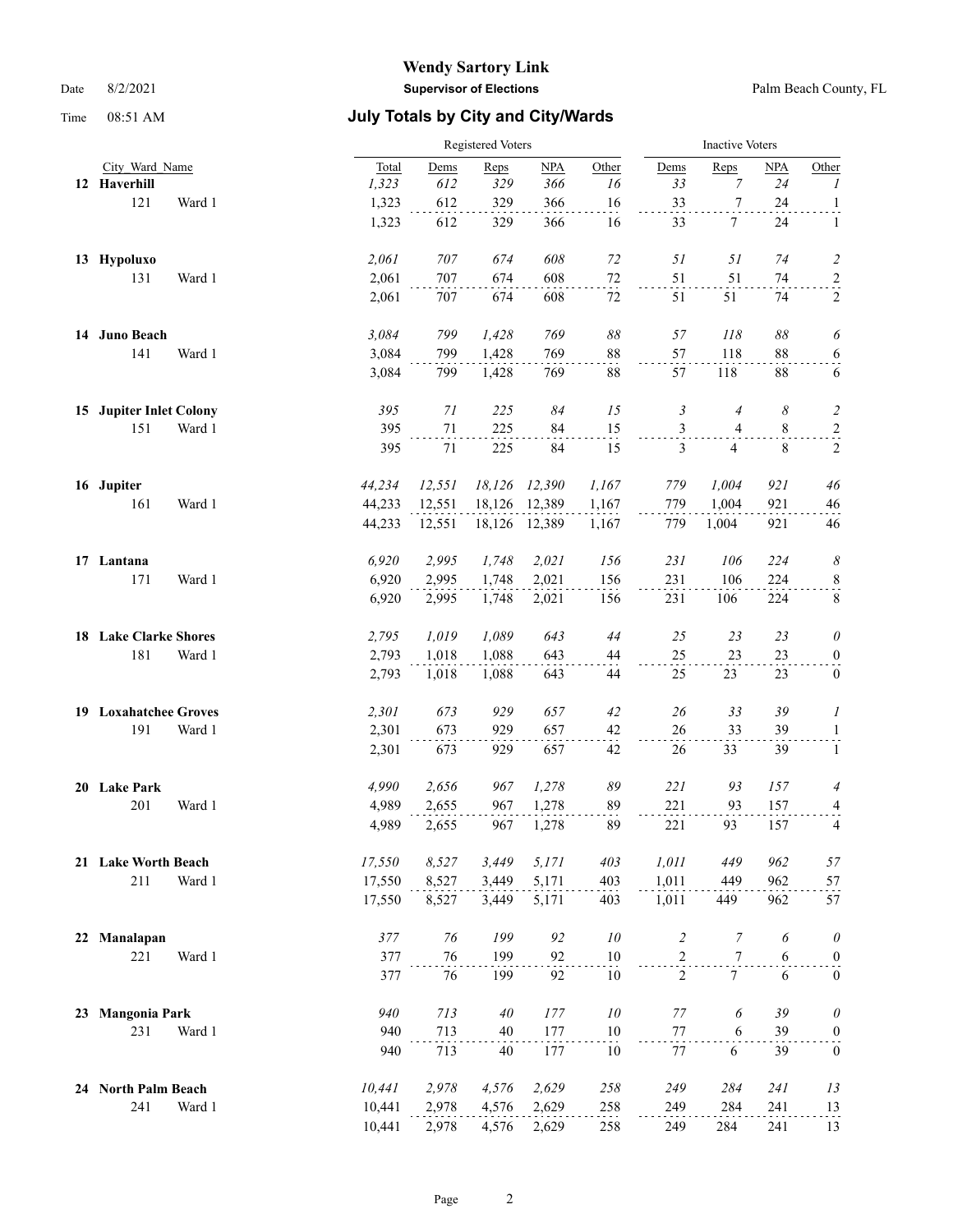|    |                          |        |        | Registered Voters |        |        |                            |                | <b>Inactive Voters</b> |              |                         |  |  |
|----|--------------------------|--------|--------|-------------------|--------|--------|----------------------------|----------------|------------------------|--------------|-------------------------|--|--|
|    | City Ward Name           |        | Total  | Dems              | Reps   | NPA    | Other                      | Dems           | Reps                   | <b>NPA</b>   | Other                   |  |  |
|    | 25 Ocean Ridge           |        | 1,606  | 409               | 747    | 405    | 45                         | 28             | 61                     | 47           | $\overline{c}$          |  |  |
|    | 251                      | Ward 1 | 1,605  | 408               | 747    | 405    | 45                         | $28\,$         | 61                     | 47           | $\overline{a}$          |  |  |
|    |                          |        | 1,605  | 408               | 747    | 405    | 45                         | 28             | 61                     | 47           | $\sqrt{2}$              |  |  |
|    | 26 Pahokee               |        | 2,814  | 1,954             | 340    | 502    | 18                         | 166            | 30                     | 47           | $\boldsymbol{l}$        |  |  |
|    | 261                      | Ward 1 | 2,814  | 1,954             | 340    | 502    | 18                         | 166            | 30                     | 47           | $\overline{a}$          |  |  |
|    |                          |        | 2,814  | 1,954             | 340    | 502    | 18                         | 166            | 30                     | 47           | 1                       |  |  |
|    | 27 Palm Beach            |        | 8,182  | 2,088             | 3,724  | 2,127  | 243                        | 213            | 276                    | 216          | 16                      |  |  |
|    | 271                      | Ward 1 | 8,182  | 2,088             | 3,724  | 2,127  | 243                        | 213            | 276                    | 216          | 16                      |  |  |
|    |                          |        | 8,182  | 2,088             | 3,724  | 2,127  | 243                        | 213            | 276                    | 216          | 16                      |  |  |
|    | 28 Palm Beach Gardens    |        | 45,313 | 14,429            | 17,475 | 12,234 | 1,175                      | 899            | 908                    | 989          | 58                      |  |  |
|    | 281                      | Ward 1 | 45,313 | 14,429            | 17,475 | 12,234 | 1,175                      | 899            | 908                    | 989          | 58                      |  |  |
|    |                          |        | 45,313 | 14,429            | 17,475 | 12,234 | 1,175                      | 899            | 908                    | 989          | 58                      |  |  |
| 29 | <b>Palm Beach Shores</b> |        | 1,047  | 282               | 443    | 295    | $27\,$                     | 32             | 34                     | 43           | $\mathfrak{Z}$          |  |  |
|    | 291                      | Ward 1 | 1,046  | 282               | 442    | 295    | $27\,$                     | 32             | 34                     | 43           | $\overline{\mathbf{3}}$ |  |  |
|    |                          |        | 1,046  | 282               | 442    | 295    | $27\,$                     | 32             | 34                     | 43           | $\mathfrak{Z}$          |  |  |
|    | 30 Palm Springs          |        | 11,343 | 4,904             | 2,549  | 3,686  | 204                        | 400            | 170                    | 383          | 15                      |  |  |
|    | 301                      | Ward 1 | 11,343 | 4,904             | 2,549  | 3,686  | 204                        | 400            | 170                    | 383          | 15                      |  |  |
|    |                          |        | 11,343 | 4,904             | 2,549  | 3,686  | 204                        | 400            | 170                    | 383          | 15                      |  |  |
|    | 31 Riviera Beach         |        | 24,077 | 15,091            | 3,481  | 5,139  | 366                        | 1,313          | 323                    | 649          | 32                      |  |  |
|    | 311                      | Ward 1 | 24,076 | 15,090            | 3,481  | 5,139  | 366                        | 1,313          | 323                    | 649          | 32                      |  |  |
|    |                          |        | 24,076 | 15,090            | 3,481  | 5,139  | 366                        | 1,313          | 323                    | 649          | 32                      |  |  |
| 32 | <b>Royal Palm Beach</b>  |        | 27,231 | 11,847            | 6,933  | 7,907  | 544                        | 551            | 312                    | 493          | 20                      |  |  |
|    | 321                      | Ward 1 | 27,231 | 11,847            | 6,933  | 7,907  | 544                        | 551            | 312                    | 493          | 20                      |  |  |
|    |                          |        | 27,231 | 11,847            | 6,933  | 7,907  | 544                        | 551            | 312                    | 493          | 20                      |  |  |
| 33 | <b>South Bay</b>         |        | 1,518  | 1,200             | 83     | 224    | $\mathfrak{1}\mathfrak{1}$ | 103            | 6                      | 18           | $\boldsymbol{\theta}$   |  |  |
|    | 331                      | Ward 1 | 1,517  | 1,199             | 83     | 224    | 11                         | 103            | 6                      | 18           | $\boldsymbol{0}$        |  |  |
|    |                          |        | 1,517  | 1,199             | 83     | 224    | 11                         | 103            | 6                      | 18           | $\mathbf{0}$            |  |  |
| 34 | <b>South Palm Beach</b>  |        | 1,312  | 415               | 493    | 369    | 35                         | 46             | 42                     | 46           | $\boldsymbol{\theta}$   |  |  |
|    | 341                      | Ward 1 | 1,312  | 415               | 493    | 369    | 35                         | 46             | 42                     | 46           | $\boldsymbol{0}$        |  |  |
|    |                          |        | 1,312  | 415               | 493    | 369    | 35                         | 46             | 42                     | 46           | $\boldsymbol{0}$        |  |  |
|    | 35 Tequesta              |        | 4,925  | 1,204             | 2,357  | 1,263  | 101                        | 75             | 123                    | 93           | 5                       |  |  |
|    | 351                      | Ward 1 | 4,925  | 1,204             | 2,357  | 1,263  | 101                        | 75             | 123                    | 93           | $\frac{5}{2}$           |  |  |
|    |                          |        | 4,925  | 1,204             | 2,357  | 1,263  | 101                        | 75             | 123                    | 93           | 5                       |  |  |
|    | 36 Village Of Golf       |        | 272    | $38\,$            | 187    | 43     | $\overline{4}$             | $\overline{c}$ | 10                     | 1            | $\boldsymbol{\theta}$   |  |  |
|    | 361                      | Ward 1 | 269    | 35                | 187    | 43     | $\frac{4}{1}$              | $\sqrt{2}$     | 10                     | $\mathbf{1}$ | $\boldsymbol{0}$        |  |  |
|    |                          |        | 269    | 35                | 187    | 43     | 4                          | $\overline{2}$ | 10                     | $\mathbf{1}$ | $\bf{0}$                |  |  |
|    | 37 Wellington            |        | 42,504 | 15,234            | 13,961 | 12,383 | 926                        | 890            | 863                    | 946          | 41                      |  |  |
|    | 371                      | Ward 1 | 42,503 | 15,234            | 13,961 | 12,382 | 926                        | 890            | 863                    | 946          | 41                      |  |  |
|    |                          |        | 42,503 | 15,234            | 13,961 | 12,382 | 926                        | 890            | 863                    | 946          | 41                      |  |  |